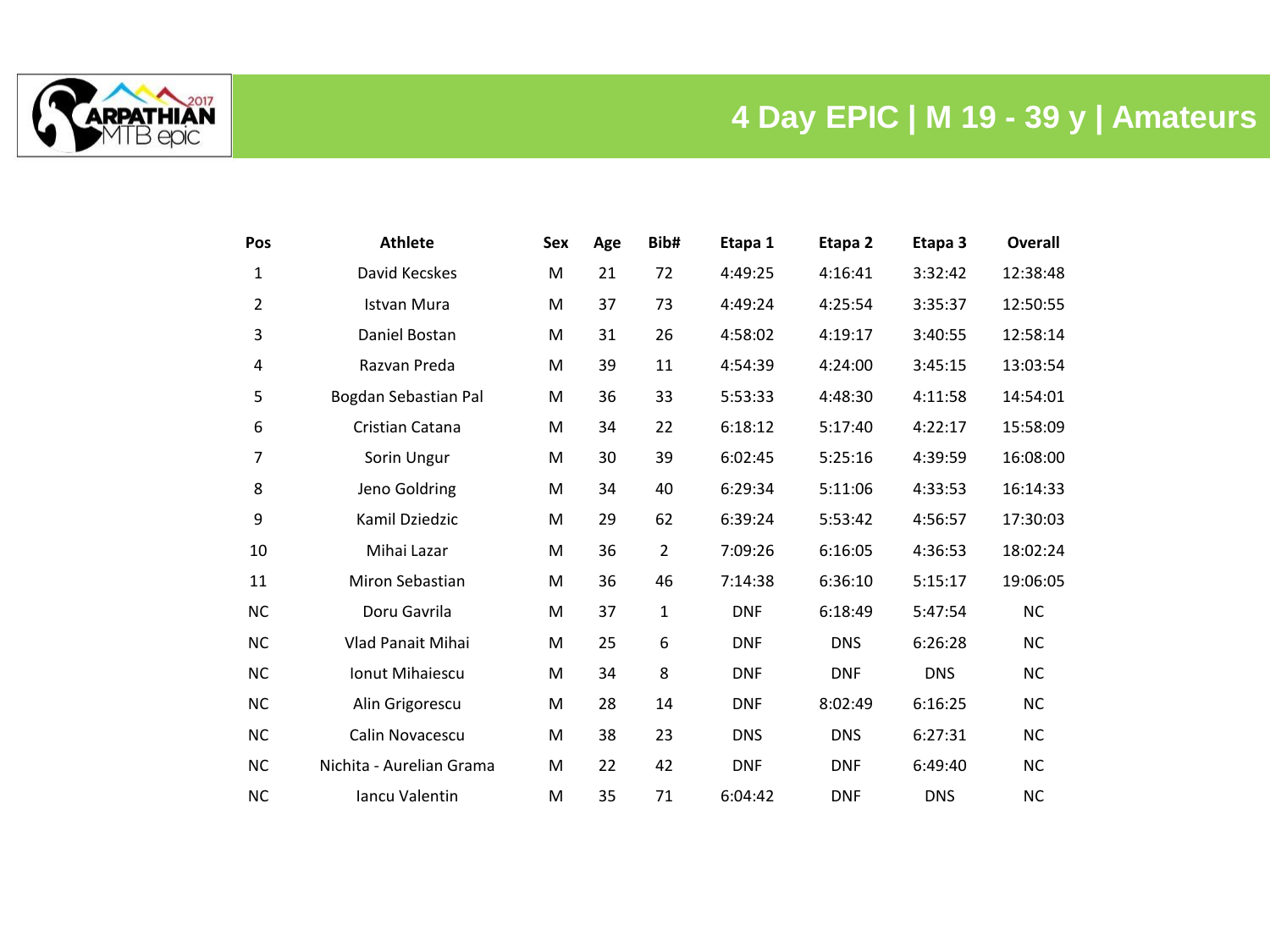

## **4 Day EPIC | F 19+ y | Amateurs**

| Pos | <b>Athlete</b>      | Sex Age | Bib# | Etapa 1 | Etapa 2 | Etapa 3 | Overall  |
|-----|---------------------|---------|------|---------|---------|---------|----------|
|     | Catriona Sutherland | F 33 3  |      | 6:52:42 | 6:14:57 | 5:15:18 | 18:22:57 |
|     | Tatiana Cotiga      | 28      | 43   | 6:56:45 | 6:42:31 | 5:47:01 | 19:26:17 |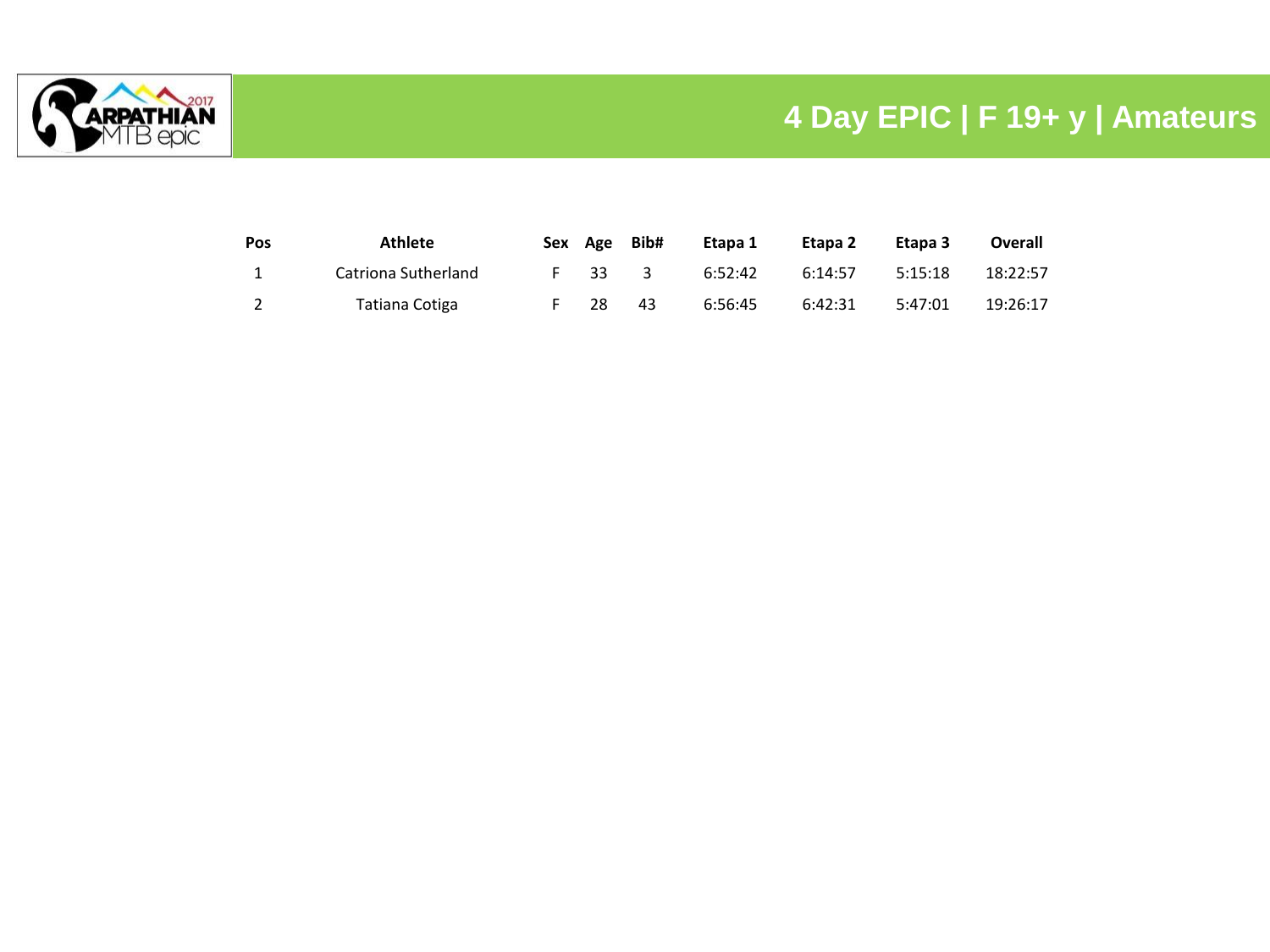



| Pos       | <b>Athlete</b>            | Sex | Age | Bib# | Etapa 1    | Etapa <sub>2</sub> | Etapa 3    | Overall   |
|-----------|---------------------------|-----|-----|------|------------|--------------------|------------|-----------|
| 1         | Tomas Visnovsky           | M   | 24  | 58   | 3:45:31    | 3:19:58            | 2:47:13    | 9:52:42   |
| 2         | Matej Ulik                | M   | 20  | 59   | 3:49:34    | 3:20:02            | 2:51:50    | 10:01:26  |
| 3         | <b>Blazso Marton</b>      | м   | 37  | 49   | 3:52:11    | 3:28:05            | 2:52:22    | 10:12:38  |
| 4         | Arpad Kelemen             | M   | 34  | 36   | 3:47:00    | 3:31:14            | 2:55:25    | 10:13:39  |
| 5         | Ede Molnar                | M   | 21  | 32   | 4:05:03    | 3:31:38            | 2:58:37    | 10:35:18  |
| 6         | Robert Dobai              | M   | 27  | 5    | 4:04:09    | 3:39:37            | 3:01:12    | 10:44:58  |
| 7         | <b>Frederic Gombert</b>   | м   | 27  | 9    | 3:52:43    | 3:58:42            | 2:57:32    | 10:48:57  |
| 8         | Lucian Logigan            | M   | 30  | 17   | 3:58:22    | 3:55:08            | 2:55:35    | 10:49:05  |
| 9         | Jozsef Attila Malnasi     | м   | 19  | 19   | 4:10:44    | 3:38:31            | 3:06:50    | 10:56:05  |
| 10        | Alexandru - George Stancu | M   | 25  | 24   | 4:21:40    | 3:29:17            | 3:12:27    | 11:03:24  |
| 11        | Daniel Crista             | M   | 26  | 13   | 4:52:49    | 3:39:19            | 2:56:02    | 11:28:10  |
| 12        | George Cristian Stan      | M   | 27  | 20   | 4:21:17    | 3:53:01            | 3:15:18    | 11:29:36  |
| 13        | Lutz Baumgaertel          | м   | 37  | 64   | 4:45:41    | 3:38:29            | 3:09:31    | 11:33:41  |
| 14        | Lukasz Klimaszewski       | M   | 28  | 57   | 4:23:16    | 3:41:10            | 3:30:12    | 11:34:38  |
| 15        | Daniel Marius Rosioru     | M   | 37  | 29   | 4:38:17    | 4:16:42            | 3:25:34    | 12:20:33  |
| 16        | Petr Aprodu               | M   | 45  | 44   | 4:49:34    | 4:14:24            | 3:28:12    | 12:32:10  |
| 17        | Florian Schoen            | м   | 30  | 63   | 4:45:41    | 4:26:49            | 3:26:48    | 12:39:18  |
| 18        | Alexander Stark           | м   | 32  | 65   | 4:45:41    | 4:26:49            | 3:26:48    | 12:39:18  |
| 19        | <b>Eduard Dovicenco</b>   | M   | 40  | 50   | 5:59:29    | 5:07:43            | 4:08:37    | 15:15:49  |
| 20        | Alexandru Danilov         | M   | 48  | 48   | 6:04:36    | 5:30:45            | 4:49:56    | 16:25:17  |
| <b>NC</b> | Ion Valentin Rosoaga      | M   | 25  | 21   | <b>DNF</b> | 3:33:13            | 2:56:11    | NC        |
| <b>NC</b> | Emil Stoynev              | м   | 25  | 35   | <b>DNS</b> | <b>DNS</b>         | <b>DNS</b> | <b>NC</b> |
| NC        | Maxim Ciumer              | M   | 33  | 41   | <b>DNF</b> | 4:46:23            | 3:57:35    | <b>NC</b> |
| <b>NC</b> | <b>Vlad Dascalu</b>       | M   | 20  | 53   | <b>DNF</b> | <b>DNF</b>         | 2:55:49    | <b>NC</b> |
| <b>NC</b> | Rares Manea               | M   | 31  | 66   | <b>DNS</b> | <b>DNS</b>         | <b>DNS</b> | <b>NC</b> |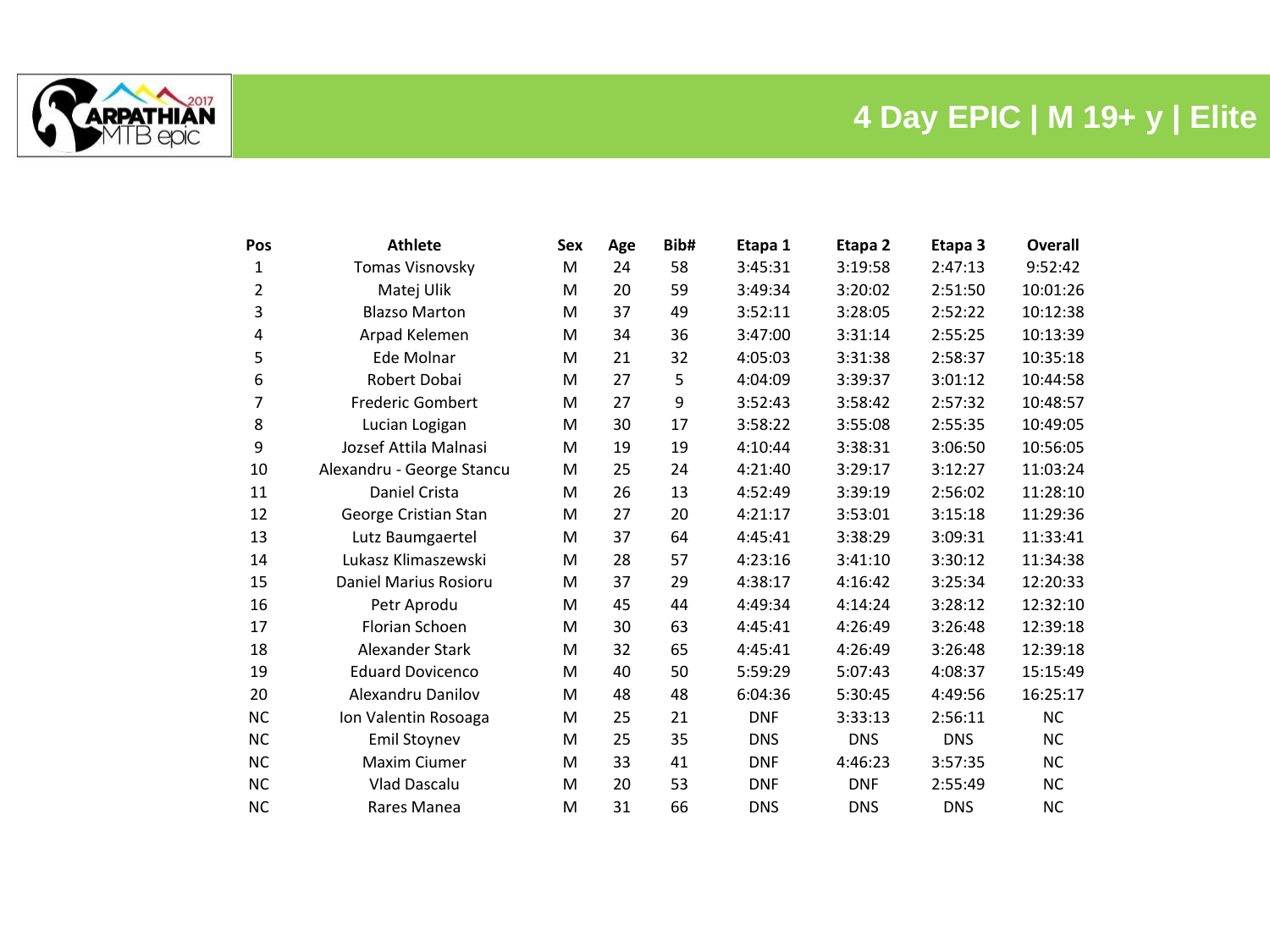

## **4 Day EPIC | M 40+ y | Amateurs**

| Pos       | <b>Athlete</b>                | Sex | Age | Bib# | Etapa 1    | Etapa 2    | Etapa 3 | <b>Overall</b> |
|-----------|-------------------------------|-----|-----|------|------------|------------|---------|----------------|
| 1         | Marius Ionascu                | M   | 45  | 28   | 4:49:34    | 4:05:03    | 3:29:34 | 12:24:11       |
| 2         | Zbigniew Mossoczy             | M   | 44  | 25   | 4:42:55    | 4:11:44    | 3:32:18 | 12:26:57       |
| 3         | Denis Detinne                 | M   | 41  | 38   | 5:33:05    | 4:41:21    | 3:50:23 | 14:04:49       |
| 7         | Hans Comyn                    | M   | 42  | 47   | 6:10:25    | 4:36:52    | 3:45:15 | 14:32:32       |
| 4         | <b>Gustav - Robert Mircea</b> | M   | 46  | 61   | 5:39:22    | 4:42:57    | 4:12:37 | 14:34:56       |
| 6         | Szigyarto Laszlo              | M   | 40  | 18   | 5:36:06    | 5:01:29    | 4:02:11 | 14:39:46       |
| 5         | George Manastireanu           | M   | 42  | 12   | 5:26:22    | 5:00:42    | 4:15:38 | 14:42:42       |
| 8         | Bo Kamp Dudek                 | M   | 41  | 16   | 6:33:50    | 5:02:50    | 4:13:26 | 15:50:06       |
| 9         | Werner Bernthaler             | M   | 46  | 27   | 6:50:29    | 6:06:31    | 4:58:11 | 17:55:11       |
| 10        | Danut Florea                  | M   | 45  | 45   | 7:14:38    | 6:36:09    | 5:15:16 | 19:06:03       |
| NC.       | Ciprian Dontu                 | M   | 42  | 7    | <b>DNF</b> | <b>DNF</b> | 5:54:03 | <b>NC</b>      |
| NC.       | Cristian Chioseaua            | M   | 43  | 34   | <b>DNF</b> | 7:39:29    | 6:44:18 | <b>NC</b>      |
| <b>NC</b> | Vasile Cosac                  | M   | 45  | 56   | <b>DNF</b> | 7:39:28    | 6:44:19 | <b>NC</b>      |